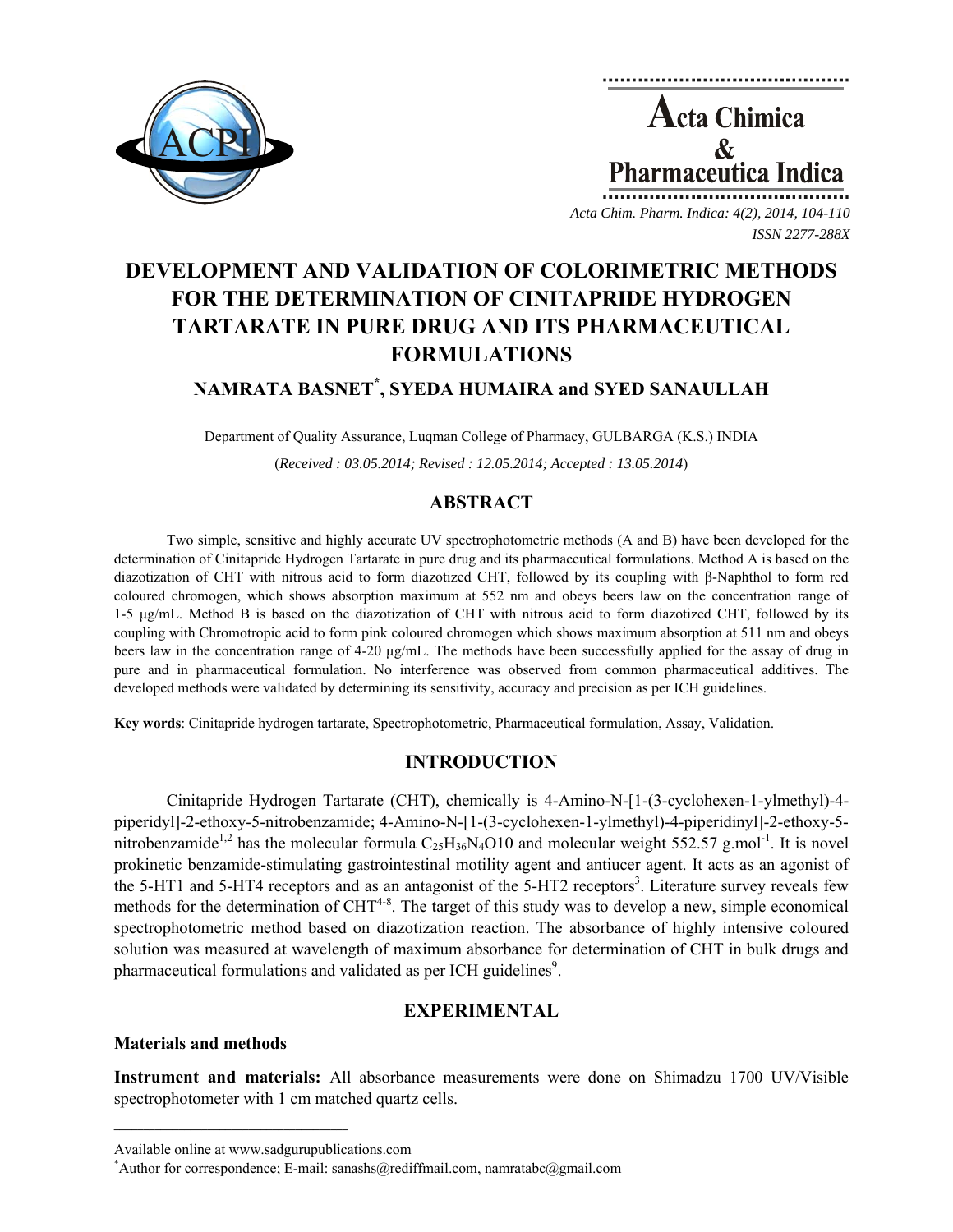

#### **Fig. 1: Structure of cinitapride hydrogen tartarate**

#### **Reagents**

All the solutions were freshly prepared. All solvent and other chemicals used throughout this study were of analytical grade from SD fine chemicals, Ltd. India.

- (i) 2 N Hydrochloric acid: Prepared by diluting 85 mL of hydrochloric acid with distilled water to 1000 mL.
- (ii) 5 N Hydrochloric acid: Prepared by diluting 42.5 mL of Hydrochloric acid with distilled water to 100 mL.
- (iii) 2% w/v of sodium nitrite: Prepared by dissolving 2 g of Sodium nitrite in 100 mL of distilled water.
- (iv) 0.2% w/v sodium nitrite: Prepared by dissolving 0.200 g of Sodium nitrite in 100 mL of distilled water.
- (v) 2% Aqueous sodium hydroxide solution: Prepared by dissolving 2 g of sodium hydroxide in 100 mL of distilled water.
- (vi) 0.2% w/v β-Naphthol: Prepared by dissolving 0.200 g of β-naphthol in 100 mL solution of 2% sodium hydroxide.
- (vii) 2% w/v Ammonium sulphamate: Prepared by dissolving 2 g of ammonium sulphamate in distilled water.
- (viii) 0.2% Chromotropic acid: Prepared by dissolving 0.2 g of chromotropic acid solution in 100 mL of 75% of sulphuric acid, which was made by adding 75 mL of concentrated sulphuric acid to 33.3 mL of distilled water.

#### **Preparation of standard solution**

A standard stock solution containing 1 mg/mL of CHT was prepared by dissolving 100 mg of CHT in 100 mL of ethanol. From this, a working standard solution containing 100  $\mu$ g/mL was prepared.

#### **Assay procedure**

**Method A:** Varying aliquots of standard CHT ranging from  $0.1{\text -}0.5$  mL (1 mL = 100  $\mu$ g/mL) were accurately transferred into a series of 10 mL volumetric flasks. To each flask, 1 mL of 2 N HCl was added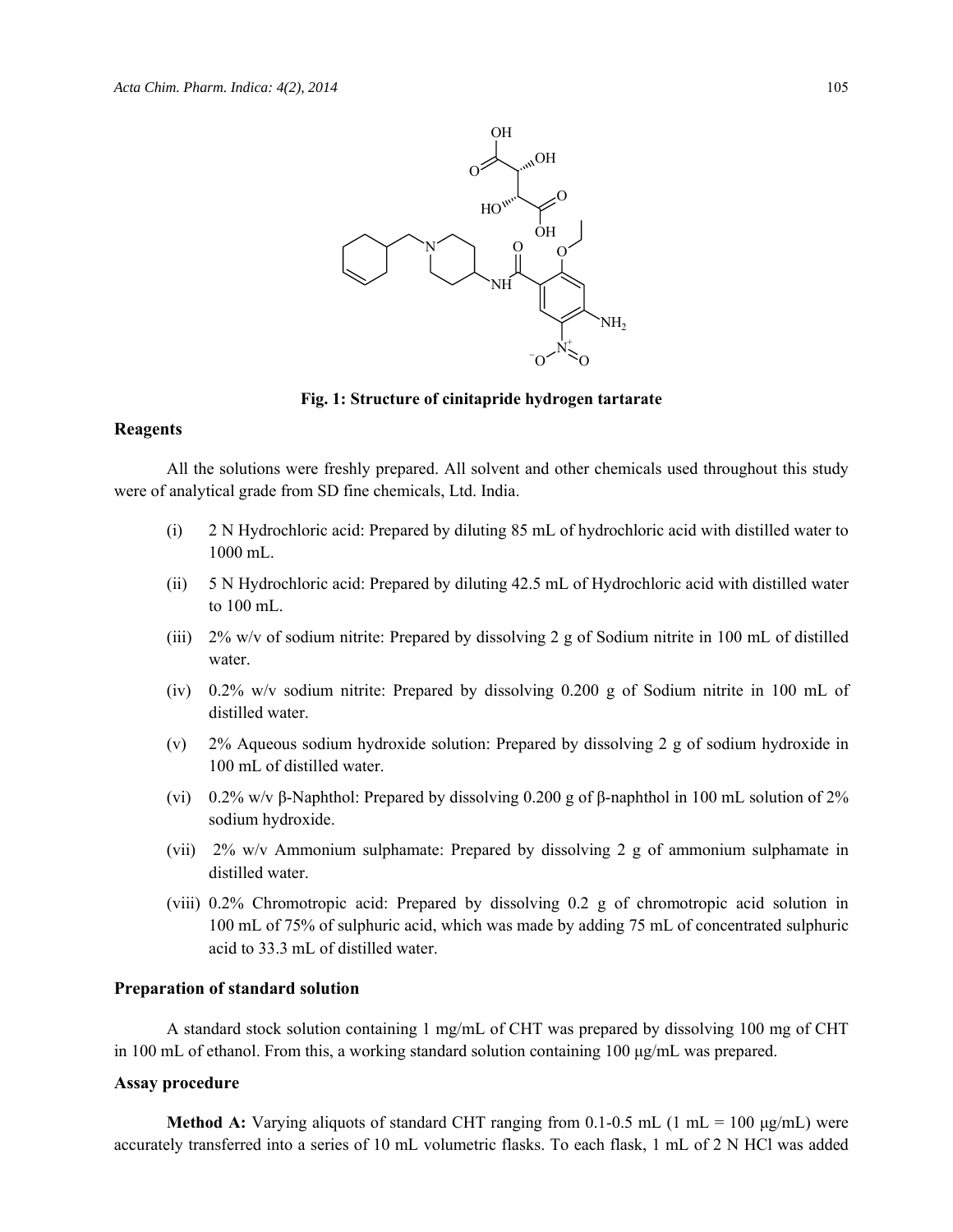followed by 1 mL of 2% w/v sodium nitrite. The solution was kept for 10 mins at 5 $\degree$ C for the completion of reaction. Then 1 mL of 0.1% of β-Naphthol prepared in 2% aqueous NaOH solution was added to each flask and was shaken gently. After 10 min the volume in each flask was made upto 10 mL with distilled water. The absorbance of red coloured chromogen was measured at 552 nm against reagent blank. The coloured chromogen was stable for 2 hrs. Calibration curve was constructed using the measured absorbances. The linearity was found to be between 1-5 µg/mL.

**Method B:** For this method, varying aliquots of standard CHT ranging from 0.4-2 mL  $(1 \text{ mL} = 100 \text{ µg/mL})$  were accurately were transferred into a series of 10 mL volumetric flask. Then 1 mL of 5 N HCl was added followed by 1 mL of 0.2% w/v sodium nitrite. The solution was kept for 10 min at 5°C for the completion of reaction. Then 1 mL of ammonium sulphamate  $2\%$  w/v was added and shaken vigorously and kept for 2 min. Finally 2 mL of chromotropic acid solution was added and kept for 5 min. After 5 min the volume in each flask was made upto 10 mL with distilled water. The absorbance of red coloured chromogen was measured at 511 nm against reagent blank. The coloured chromogen was stable for 2 hrs. Calibration curve was constructed using the measured absorbances. The linearity was found to be between 4-20 µg/mL.

#### **Pharmaceutical formulations**

Twenty tablets containing CHT were weighed and finely powdered. An accurately weighed portion of the powder equivalent to 10 mg of CHT was dissolved in a 40 mL of ethanol and sonicated for about 30 min and then filtered. Then the volume was diluted to 100 mL with ethanol and analyzed as given under the assay procedures for bulk samples. The results are represented in Table 2. To ensure the accuracy and reproducibility of the results obtained, known amounts of pure drug was added to the previously analyzed formulated samples and these samples were reanalyzed by the proposed methods and were recovery experiments also performed. The percentage recoveries thus obtained were given in Table 2.

The results of the above methods are compared with results obtained with UV spectrophotometric method. In UV method, solution of CHT in ethanol either pure or formulation (100 µg/mL) was prepared. Aliquots of CHT ranging from 0.25-1.25 mL. (1 mL = 100 µg) were transferred into a series of 10 mL volumetric flasks. The volume in each flask was made upto 10 mL with ethanol and the absorbances were measured at 265 nm against solvent blank. The obtained absorbance values when plotted against the concentration of CHT give the calibration graph.

#### **RESULTS AND DISCUSSION**

The acidic solution of CHT formed coloured diazotized-coupled complexes with β-naphthol and chromotropic acid which are soluble in ethanol. This property of the drug was followed for development of colorimetric methods for analysis of drug. CHT as a positively charged amino compound in acidic medium, formed red coloured diazotized-coupled complexes with β-naphthol and chromotropic acid. The absorption curves showed maxima at 552 nm and 511 nm, respectively. The colorless reagent blanks under similar conditions showed no absorption

The optical characteristics such as absorption maxima, Beer´s law limits, molar absorptivity and Sandell´s sensitivity are presented in Table 1. The regression analysis using method of least squares was made for the slope (b), intercept (a) and correlation (r) and results are summarized in Table 1. The high molar absorptivities of the resulting colored complexes indicate the high sensitivity of the methods.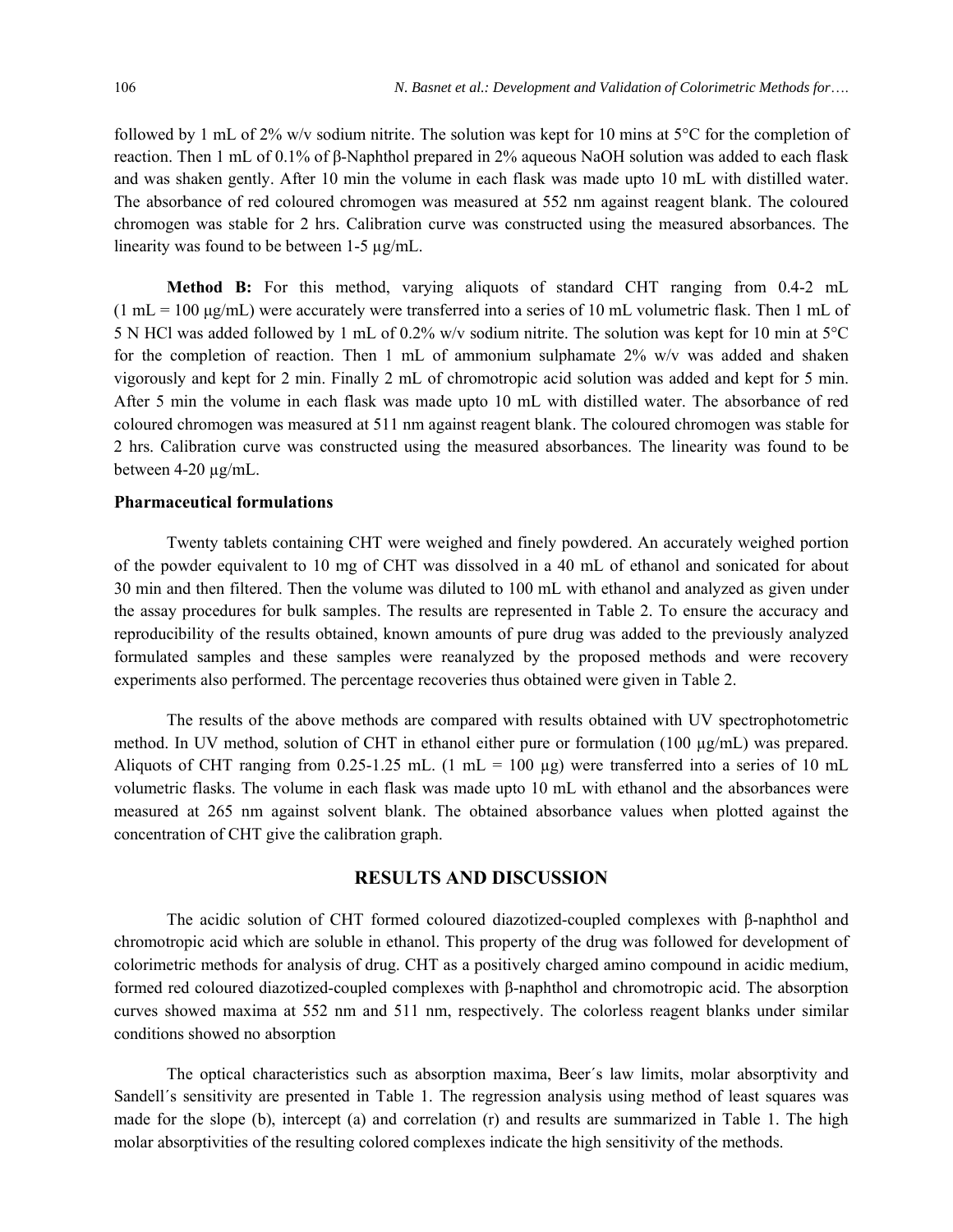

**Reaction scheme of CHT** 

|  | Table 1: Optical characteristics of proposed method |  |  |
|--|-----------------------------------------------------|--|--|
|--|-----------------------------------------------------|--|--|

|                                                                             | <b>Proposed method</b>          |                                        |  |  |
|-----------------------------------------------------------------------------|---------------------------------|----------------------------------------|--|--|
| <b>Parameter</b>                                                            | Method A<br>$(\beta$ -Naphthol) | <b>Method B</b><br>(Chromotropic acid) |  |  |
| $\lambda_{\max}$ (nm)                                                       | 552                             | 511                                    |  |  |
| Beer's law limits $(\mu g/mL)$                                              | $1 - 5$                         | $4 - 20$                               |  |  |
| Molar absorptivity $(L \text{ mol}^{-1} \text{ cm}^{-1})$                   | $1.15000 \times 10^5$           | $2.1717 \times 10^5$                   |  |  |
| Sandell's sensitivity ( $\mu$ g/cm <sup>2</sup> -0.001<br>absorbance units) | 0.005                           | 0.001                                  |  |  |
| Regression equation $(Y = a + bC)$                                          | $Y = 0.270$ x -0.000238         | $Y = 0.0498 x - 0.0029$                |  |  |
| Slope $(b)$                                                                 | 0.2069                          | 0.05                                   |  |  |
| Intercept $(a)$                                                             | $-0.0002$                       | $-0.002$                               |  |  |
| Correlation coefficient (r)                                                 | 1.000                           | 0.9999                                 |  |  |

 $*Y = a+bX$ , where Y is the absorbance and X concentration in  $\mu g/mL$ 

Sa = Standard deviation of intercept,

Sb = Standard deviation of slope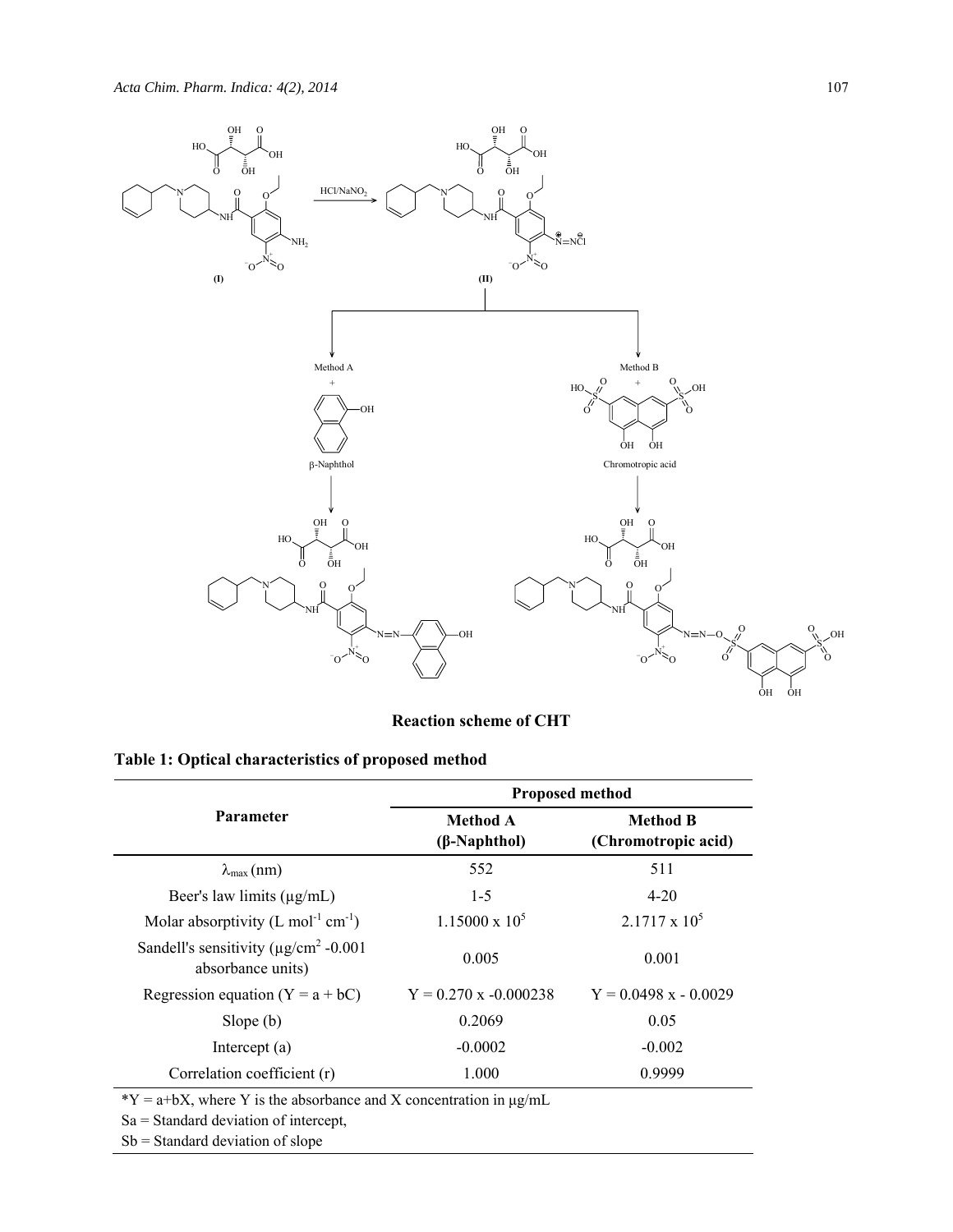The optimum conditions for colour development for methods A and B was established by varying the parameter one at a time and keeping the others fixed and observing the effects of the product on the absorbance of the coloured species and incorporated in the procedures. Recovery studies were close to 100% that indicates good accuracy of the method. The results showed that these methods have reasonable precision. Comparison of the results obtained with the proposed and UV methods for dosage forms (Table 2) confirm the suitability of these methods for pharmaceutical formulations. The absorption spectrum and calibration graph of CHT with method A and B are shown in Fig. 1, 2 and 3, 4 respectively.



**Fig. 1: Absorption spectrum of method A: CHT with β-Naphthol at 552 nm** 



**Fig. 2: Calibration graph of method A: CHT with β-Naphthol at 552 nm** 



**Fig. 3: Absorption spectrum of method B: CHT with Chromotropic Acid at 511 nm**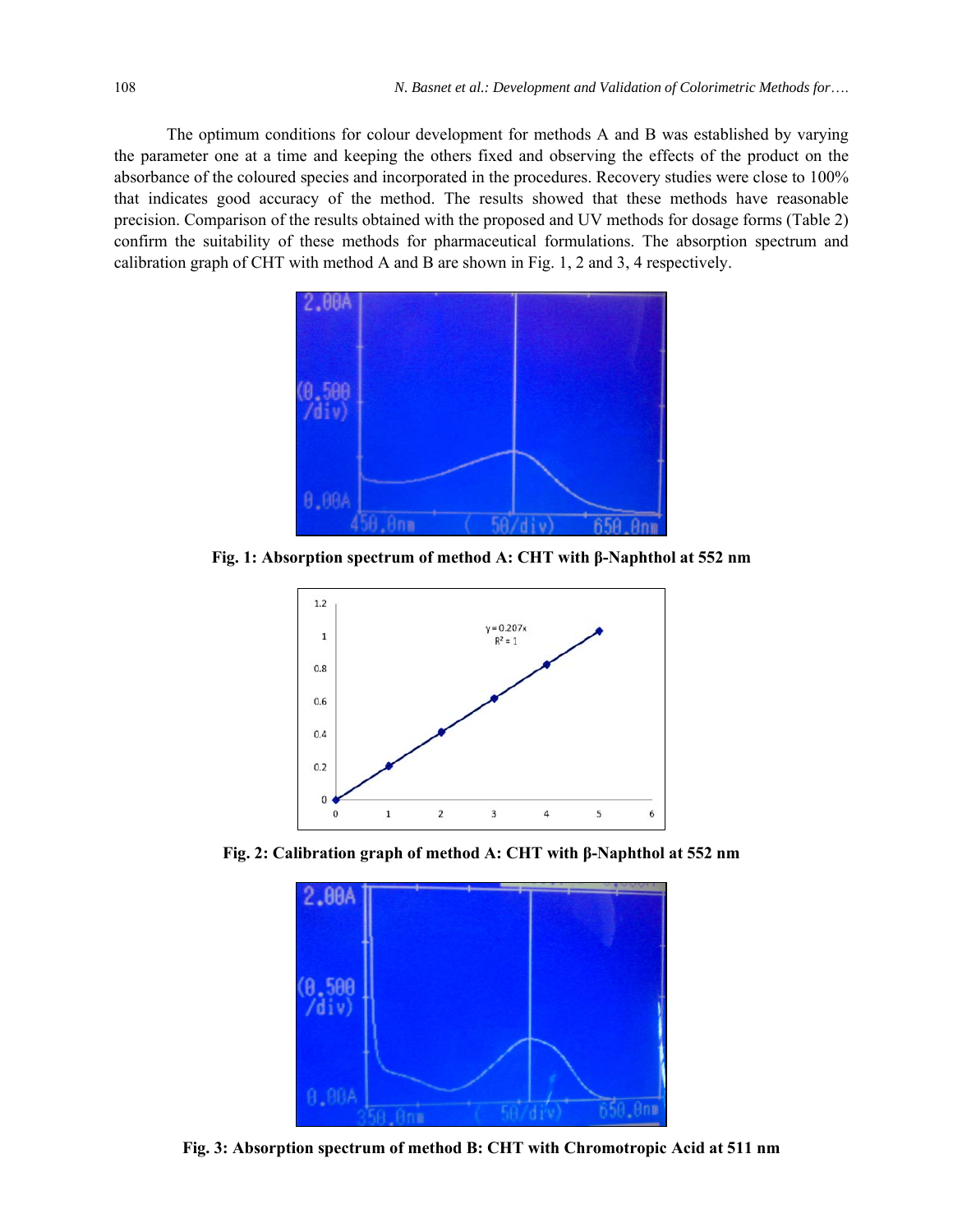

**Fig. 4: Calibration graph of method B: CHT with Chromotropic Acid at 511 nm** 

In order to justify the reliability and suitability of proposed methods, known quantities of pure CHT was added to its various reanalyzed formulations and the mixtures were analyzed by the proposed methods. The results of recovery experiments are also summarized in Table 2. The additives and excipients usually present in pharmaceutical preparations did not interfere.

| <b>Brand</b>                                        | Labeled<br>amount<br>(mg/tab) | Amount obtained (mg)   |                    |                    |               |         |  |
|-----------------------------------------------------|-------------------------------|------------------------|--------------------|--------------------|---------------|---------|--|
|                                                     |                               | <b>Proposed method</b> |                    | <b>Reference</b>   | $%$ Recovery* |         |  |
|                                                     |                               | A                      | B                  | method UV          | A             | B       |  |
| Kinpride                                            |                               | $0.9984 \pm 0.289$     | $0.9944 \pm 0.249$ | $0.9917 \pm 1.135$ | 100.045       | 100.030 |  |
| Cintapro                                            |                               | $0.9977 \pm 0.215$     | $0.9977 \pm 0.235$ | $1.0021 \pm 1.19$  | 100.09        | 100.45  |  |
| Average of 8 determination based on the label claim |                               |                        |                    |                    |               |         |  |

**Table 2: Evaluation of CHT in pharmaceutical formulations** 

The proposed methods are found to be simple, sensitive, selective, economical, accurate and precise and can be used in the determination of CHT in bulk and its pharmaceutical formulations in routine manner.

#### **CONCLUSION**

Thus, the proposed method is simple, sensitive, accurate and reproducible and can be used for the routine analysis of CHT in bulk and in pharmaceutical formulations.

#### **ACKNOWLEDGEMENT**

The authors are thankful to Chromolabs, Hyderabad for providing the gift sample and Principal, Luqman College of Pharmacy, Gulbarga for providing the facilities to carryout the present work.

#### **REFERENCES**

- 1. M. J. O'Neil, The Merck Index- An Encyclopaedia of Chemicals, Drugs & Biologicals, 13<sup>th</sup> Ed., Merck and Co Inc, Whitehouse Station (NJ, USA) (2006) p. 2297.
- 2. S. C. Sweetman, Inc. Martindale, The Complete Drug Reference, 35<sup>th</sup> Ed., London, Pharmaceutical Press (2002) p. 1220.